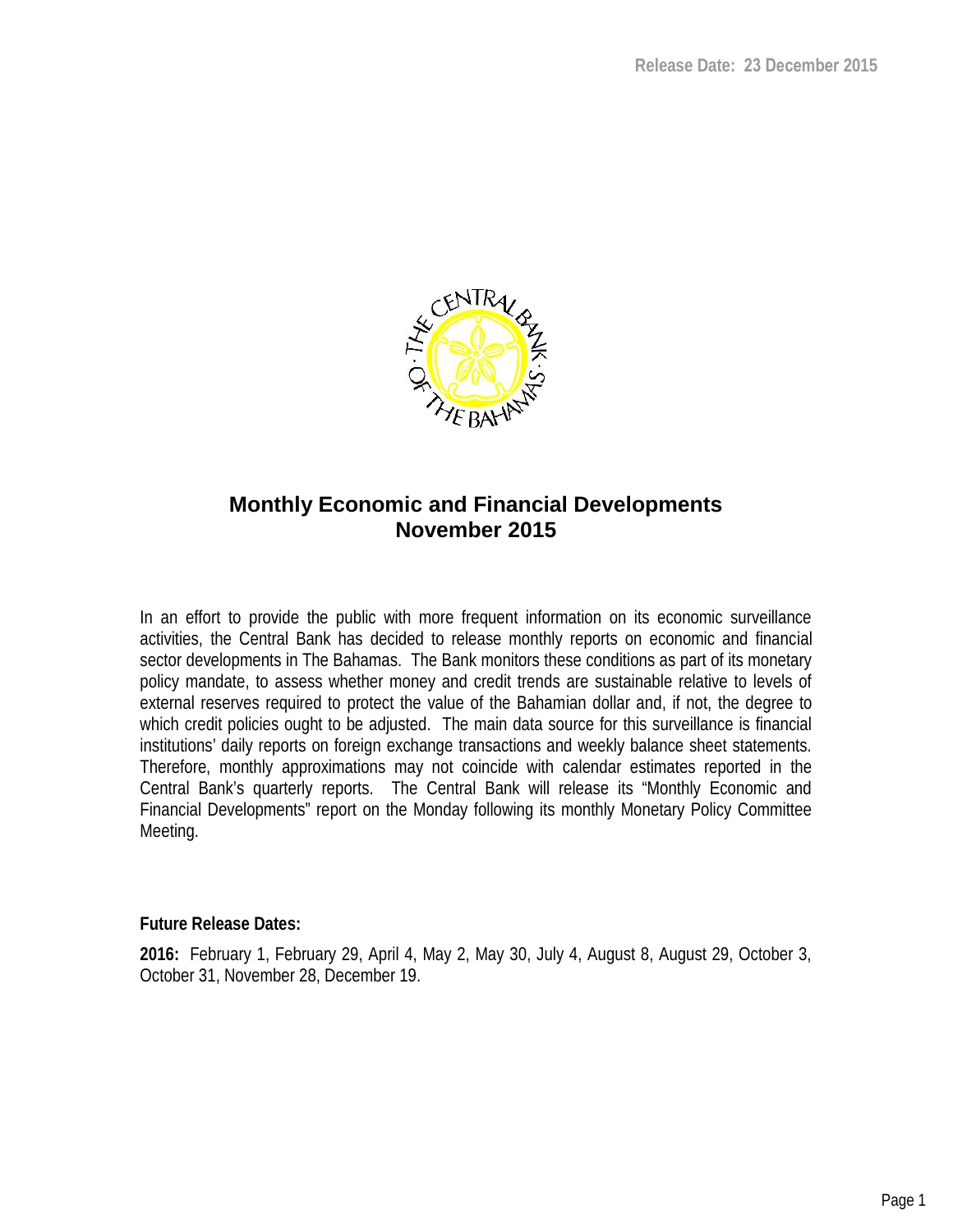# **Monthly Economic and Financial Developments November 2015**

### *1. Domestic Economic Developments*

Provisional indicators suggest that the domestic economy continued to expand at a modest pace during the 1. Domestic Economic Developments<br>Provisional indicators suggest that the domestic economy continued to expand at a modest pace during the<br>review period, underpinned by gains in tourism output over the start of the key win 1. Domestic Economic Developments<br>Provisional indicators suggest that the domestic economy continued to expand at a modest pace during the<br>review period, underpinned by gains in tourism output over the start of the key win 1. Domestic Economic Developments<br>Provisional indicators suggest that the domestic economy continued to expand at a modest pace during the<br>review period, underpinned by gains in tourism output over the start of the key win Provisional indicators suggest that the domestic economy continued to expand at a modest pace during the review period, underpinned by gains in tourism output over the start of the key winter season, while construction act Provisional indicators suggest that the domestic economy continued to expand at a modest pace during the review period, underpinned by gains in tourism output over the start of the key winter season, while construction act construction activity benefited from several foreign investment projects. Reflecting the persistent decline in<br>international oil prices, domestic energy costs maintained a downward trajectory. The fiscal deficit<br>contracted

Indications are that the tourism sector benefitted from the hosting of a major basketball tournament over the review period, which attracted an estimated 2,000 additional visitors to the country. Provisional data from the Bahamas Hotel & Tourism Association and the Ministry of Tourism showed total room revenue for a sample of hotels in New Providence firming by 3.0% during the ten months of 2015, over the prior year. This outcome corresponded to gains in both the average occupancy rate and the average daily room rate, of 3.1 percentage points and 6.0%, to 70.7% and \$249.76, respectively.

Domestic energy costs were favourably impacted by the weakness in crude oil prices, which have fallen by almost 20% since the start of the year. In light of these developments, the Bahamas Electricity Corporation's fuel charge decreased by 12.1% in November, on a monthly basis, to 10.03 cents per kilowatt hour (kWh), and more sharply by 62.4% for the annual comparison.

Data on the Government's budgetary operations for the first four months of FY2015/16 showed that the overall deficit narrowed by \$113.5 million (57.0%) to \$85.5 million, aided by a \$161.2 million (36.9%) expansion in total receipts, to \$597.9 million, which overshadowed the more moderate \$47.7 million (7.5%) hike in overall expenditure to \$683.5 million. Growth in revenue was driven by a \$156.2 million (41.7%) surge in tax receipts, to \$531.3 million, as VAT collections of \$229.5 million outpaced declines in the remaining categories. Specifically, taxes on international trade contracted by \$20.1 million (10.5%) to \$172.1 million, owing to reductions in import (\$14.6 million) and excise (\$7.9 million) taxes, which countered a \$2.4 million rise in export taxes. In addition, "other miscellaneous" taxes fell by \$31.0 million (21.2%), as lower real estate sales contributed to a \$26.6 million (72.0%) drop in 'other' stamp taxes, while departure taxes fell by \$7.7 million (15.8%). Similarly, the intake from business & professional fees declined by \$13.6 million (63.5%) to \$7.8 million, as timing associated factors resulted in a \$13.4 million (70.0%) fall-off in general business licence fees. Selective taxes on services were lower by \$6.3 million, with the elimination of the hotel occupancy tax leading to a \$14.0 million reduction in this category to negligible levels, and negating a \$7.8 million web shop-related increase in gaming taxes. By contrast, total non-tax revenue firmed by \$8.0 million (13.6%) to \$66.7 million, with the income component boosted by \$9.9 million (63.0%) on account of dividend proceeds.

On the spending side, the reclassification of several transactions from net lending to current spending, contributed to an increase in the latter category, by \$90.1 million (16.8%) to \$626.9 million. As a consequence, subsidies and "other" transfers firmed by \$59.5 million (35.1%) to \$228.8 million, with the subsidies portion higher by \$19.9 million (19.6%) and transfers to public corporations growing more than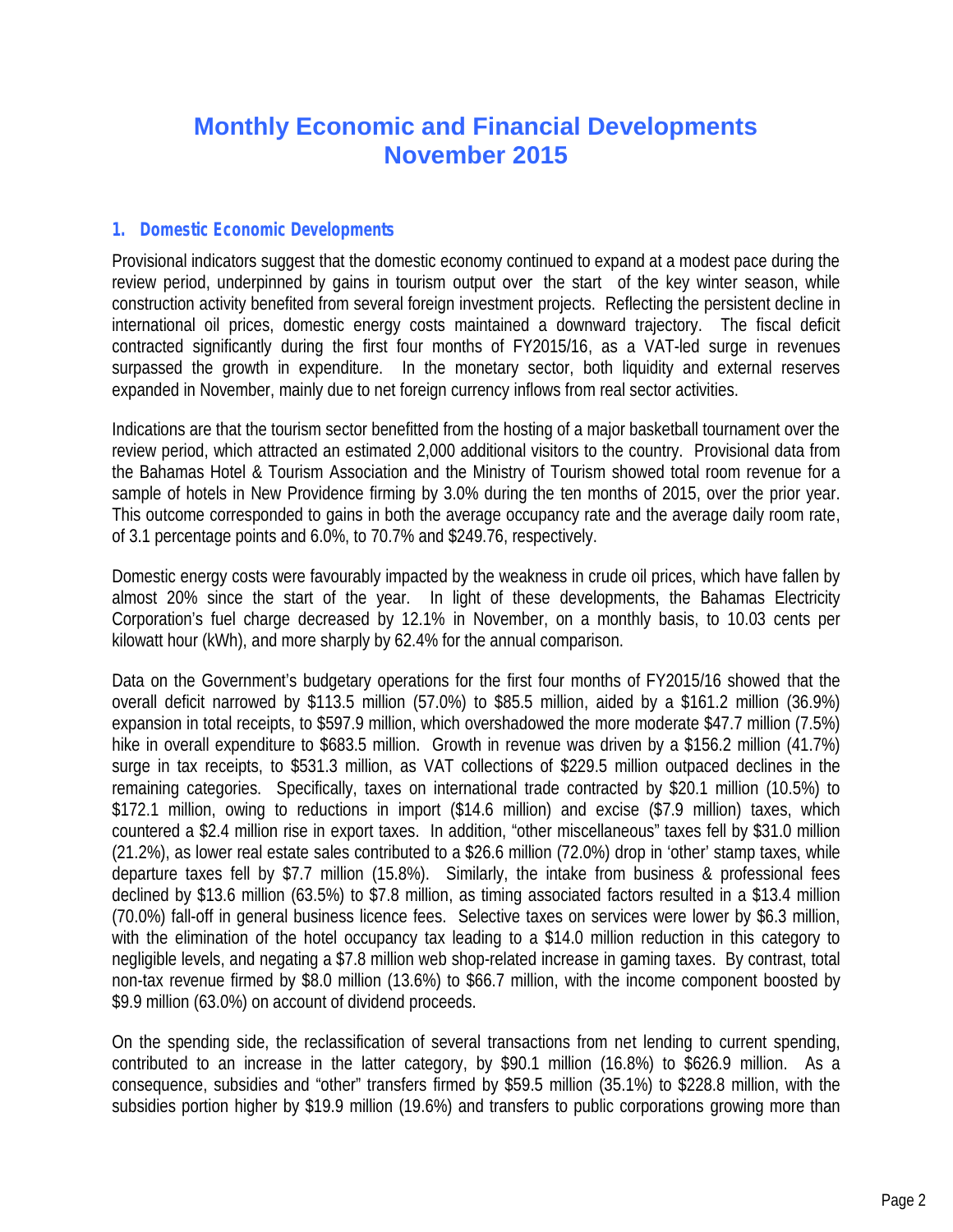four-fold to \$23.9 million. Meanwhile, interest payments increased by \$1.5 million (1.8%) to \$83.6 million. Consumption spending rose by \$29.2 million (10.2%) to \$314.5 million, comprising double digit hikes in both wages & salaries (\$16.2 million) and purchases of goods and services (\$13.0 million)—the latter inclusive of gains in utilities and contractual service payments. As a result of the reclassification exercise, Government's net lending to public bodies declined sharply by \$27.6 million (96.5%) to \$1.0 million. Capital spending contracted by \$14.7 million (21.0%) to \$55.6 million, owing to a \$7.5 million (38.1%) reduction in asset acquisitions and a \$7.1 million (14.0%) decline in infrastructure development outlays.

### *2. International Developments*

Indications are that the global economy continued to recover at a relatively mild pace, supported by modest improvements in the United States and several European markets. In Asia, China's financial sector showed signs of instability, prompting another round of expansionary measures from the Government, while the other major central banks maintained their highly accommodative monetary policy measures.

In the United States, preliminary evidence suggests that the economy maintained a positive momentum over the review period, as the Conference Board's Leading Economic Index (LEI) rose by 0.6% during October, featuring a small recovery in building permits. Total personal income—an indicator of households' consumption spending capacity—firmed by 0.4%, extending the 0.2% gain in September, while the monthly increase in personal consumption expenditure stabilized at 0.1%. In the external sector, the monthly trade deficit rose by \$1.4 billion to \$43.9 billion, as exports fell by \$2.7 billion, reflecting declines in industrial products and capital goods, which outpaced the \$1.3 billion reduction in imports. In this environment, the unemployment rate remained at 5.0%, with non-farm payrolls higher by 211,000—driven by expansions in construction and professional & technical services, which outstripped the decrease in mining jobs. In price developments, inflation firmed marginally, by 0.2% in October, after a decline of the same magnitude in the prior month. Faced with relatively modest growth and subdued inflation, the Federal Reserve decided to leave its benchmark rate within the 0.00-0.25% range—although signalling that it was prepared to raise rates, in the near-term, as economic conditions improve.

Economic activity in Europe remained uneven, as several economies continued to experience very low growth rates. In the United Kingdom, retail sales contracted by 0.6% in October, after a sporting event related gain of 1.7% in the previous month. On the external side, the trade deficit deteriorated by £3.1 billion to £4.1 billion, on a monthly basis, mainly due to an increase in manufactured goods' imports and a falloff in exports. Despite upward pressures from higher clothing & footwear and recreational goods' prices, declines in the cost of university tuition fees, food, and alcohol & tobacco secured another monthly drop of 0.1% in overall prices. Euro area indicators were mixed over the review period, as the Conference Board's monthly LEI firmed marginally, by 0.4%, reflecting improvements in yield spreads, consumer expectations and stock prices, vis-a-vis a flat performance in September. In contrast, retail sales eased by a further 0.1%. In labour market conditions, the unemployment rate fell marginally by 10 basis points to 10.7%, due to the addition of 36,000 persons to the workforce. Given the region's fledging recovery, both the Bank of England and the European Central Bank retained their highly accommodative policy stances, leaving key bank rates unchanged.

In Asia, developments were largely mixed, as China's Purchasing Manager's Index (PMI)—a measure of private sector business conditions—fell, marginally, by 0.2% in November, reflecting declines in most of the major indices. In the external sector, the country's trade surplus narrowed by US\$7.5 billion to US\$54.1 billion in October, due to an 8.7% reduction in exports, which overshadowed the 6.9% falloff in imports.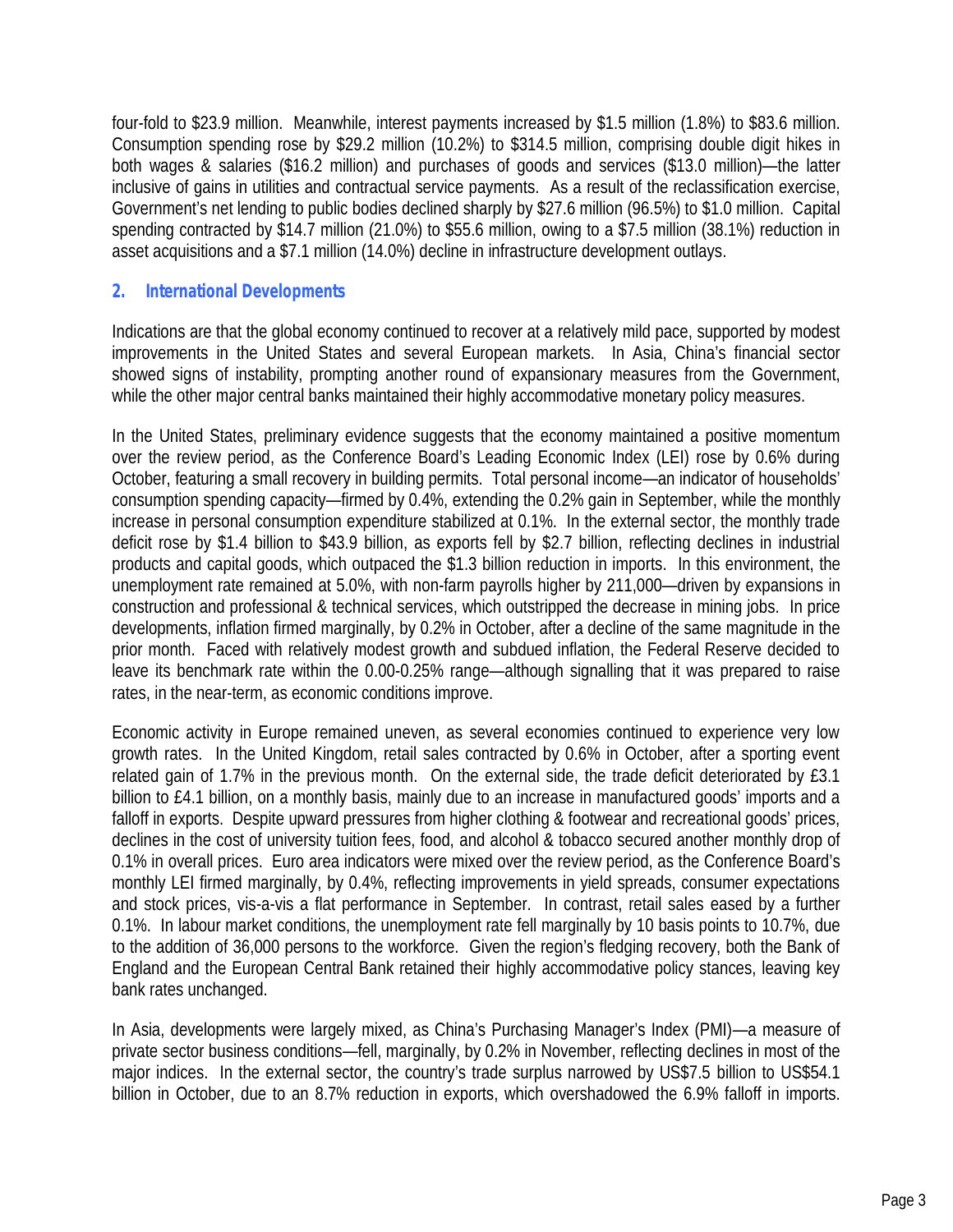Consumer prices stabilised, on a monthly basis, in November, as both food and non-food costs were unchanged. In October, Japan's economy showed modest signs of improvement, recording the first trade surplus in seven months, of ¥108.3 billion—a reversal from a ¥120.0 billion deficit a month earlier. In the underlying developments, lower oil prices contributed to a sharp 13.4% reduction in the import bill, outpacing the 2.2% fall in exports. The jobless rate narrowed by 30 basis points to 3.1%, while consumer prices fell slightly by 0.1%, month-on-month, in October, following a 0.3% contraction in the previous period. To stimulate the economy, the People's Bank of China lowered its overnight rate on its Standing Lending Facility to banks, by 1.75 percentage points to 4.5%, while the Bank of Japan maintained its accommodative monetary policy stance.

Most of the major commodity markets registered price declines during November. In particular, the softness in international demand, combined with a supply overhang, pushed the price of crude oil lower by a further 7.7% to \$44.69 per barrel in November—its lowest level in six years. In addition, the appreciation in the US dollar underpinned a 6.8% reduction in gold prices, to \$1,064.77 per troy ounce, and silver costs fell by 9.4% to \$14.09 per troy ounce.

Buoyed by the sustained improvement in the United States' economy and signs that the European Central Bank was preparing to further loosen monetary policy, almost all of the major equity markets reported gains during the review month. Significant increases were posted in Europe, where Germany's DAX grew by 4.9% and France's CAC 40 advanced by 1.2%; however, the United Kingdom's FTSE decreased slightly, by 0.1%. In Asia, Japan's Nikkei and China's SE composite expanded by 3.5% and 1.9%, respectively. Gains were more muted in the United States, with small increases recorded for the Dow Jones Industrial Average (0.3%) and the S&P 500 index (0.1%).

The sustained growth in the United States' economy prompted further gains in the dollar relative to all of the major currencies over the review month. The dollar appreciated, vis-à-vis both the euro and the Swiss Franc, by 4.2% to €0.9465 and CHF1.0290, respectively. In addition, the dollar advanced versus the British pound, by 2.5% to £0.6642, and by 2.2% against the Canadian dollar to CAD\$1.3362. In Asia, the dollar posted respective gains relative to the Japanese Yen and Chinese Yuan, of 2.1% and 1.3%, to ¥123.10 and CNY6.3975.

### *3. Domestic Monetary Trends November 2015 vs. 2014*

During November, bank liquidity expanded, amid net foreign currency inflows from tourism-related activity and, to a lesser extent, the Central Bank's financing activities with the Government. Gains in the narrow measure, excess reserves, accelerated more than two-fold, to \$62.9 million from \$26.2 million in 2014, for an ending balance of \$486.0 million. The broader excess liquid assets were also higher, by \$48.4 million, at \$1,339.5 million—a turnaround from the \$9.0 million falloff in 2014.

External reserves improved by \$28.9 million to \$803.7 million in November, in contrast to a \$24.2 million contraction in 2014. In the underlying developments, the Central Bank's net sale to the public sector narrowed sharply, from \$45.4 million a year earlier to \$2.8 million, while the net purchase from commercial banks improved by \$10.5 million to \$30.5 million, reflecting a corresponding rise in their net intake from customers, by \$16.5 million to \$44.7 million.

Total Bahamian dollar credit grew by \$9.3 million to \$8,303.6 million, a turnaround from 2014's \$46.0 million contraction, which occurred as a net result of the transfer of \$100.0 million in non-performing loans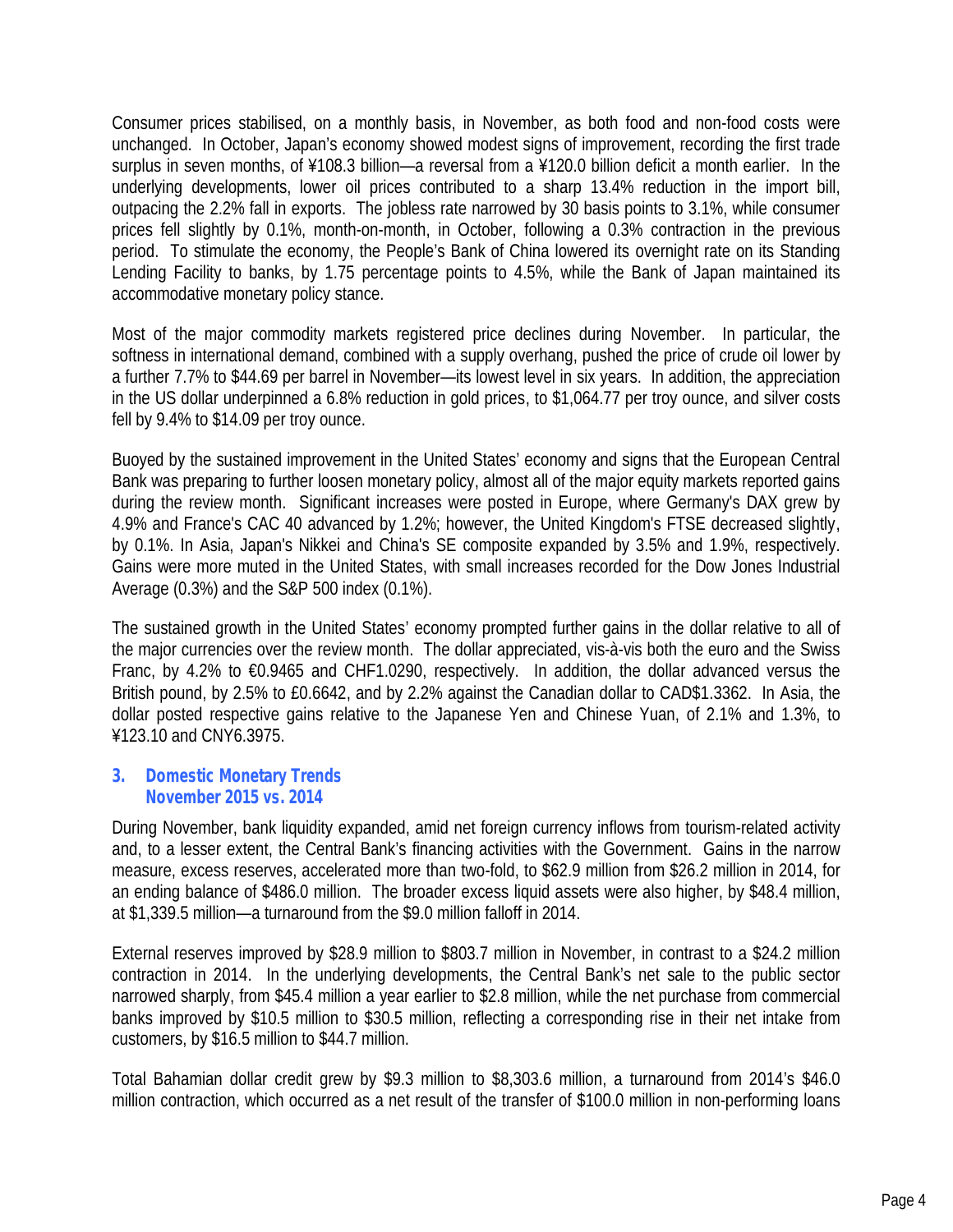from Bank of The Bahamas to the Special Purpose Vehicle, the Bahamas Resolve Ltd. Reflecting this development, the falloff in private sector credit abated sharply, to a mere \$7.1 million from \$94.2 million last year, as the decline in both commercial loans and mortgages eased to \$12.6 million and \$5.3 million, from \$49.4 million and \$41.1 million, respectively. Meanwhile, consumer loans grew by \$10.7 million, vis-à-vis 2014's \$3.7 million contraction, while the decline in credit to the rest of the public sector slowed to \$0.3 million from \$0.8 million a year earlier. In a slight offset, growth in the net claim on the Government narrowed sharply, by \$32.3 million to \$16.7 million.

Reflecting a deterioration in a few institutions' loan portfolios, total private sector loan arrears were higher by \$8.3 million (0.7%) at \$1,201.4 million, and by 16 basis points to 20.0% of total loans. Specifically, short-term arrears (31 to 90 days) grew by \$18.5 million (6.3%) to \$311.1 million and by 31 basis points to 5.2% of total loans. In contrast, the non-performing segment fell, by \$10.2 million (1.1%) to \$890.3 million, and the corresponding loan ratio declined by 15 basis points to 14.8%.

In terms of the main categories, the increase in total delinquencies was due solely to higher mortgage arrears, which advanced by \$13.1 million (2.0%) to \$674.9 million. Growth in the short-term segment, of \$16.1 million (9.8%), negated the \$3.0 million (0.6%) reduction in non-accrual loans. Conversely, the commercial component contracted by \$3.8 million (1.7%) to \$215.8 million, reflecting a \$3.4 million (9.1%) reduction in the short-term segment and a \$0.5 million (0.3%) falloff in non-performing loans. Consumer loan delinquencies decreased marginally, by \$0.9 million (0.3%) to \$310.7 million, underpinned by a \$6.7 million (3.1%) drop in arrears in excess of 90 days, which contrasted with a \$5.8 million (6.3%) hike in the short-term category.

Banks' total provisions for loan losses declined, by \$0.3 million (0.05%) at \$532.5 million, in November; although the ratio of provisions to arrears narrowed by 33 basis points to 44.3%, the corresponding ratio to non-performing loans was higher by 65 basis points at 59.8%. During November, banks wrote-off a total of \$10.7 million in bad debts, and recovered approximately \$1.4 million in delinquencies.

Domestic foreign currency credit rose by \$19.3 million, outpacing the previous year's \$5.3 million expansion, as a drawdown in bridging financing led to a strengthened \$25.3 million increase in net claims on the Government. The decline in credit to the rest of the public sector tapered by one-half to \$1.8 million; however, the private sector component contracted by \$4.2 million, following a \$0.2 million reduction in 2014.

Growth in total Bahamian dollar deposits slowed to \$21.8 million from \$30.1 million a year earlier, paced by a significantly lower build-up in demand deposits of \$55.9 million relative to \$149.8 million. In a modest offset, the reduction in both savings and fixed balances narrowed to \$6.7 million and \$27.4 million, from \$80.6 million and \$39.2 million, respectively in 2014.

In interest rates developments, the weighted average deposit rate at banks moved up by 68 basis points to 1.61%, with the highest rate of 5.00% offered on fixed balances of over 12 months. Similarly, the weighted average loan rate rose by 45 basis points to 12.54%.

# *4. Outlook and Policy Implications*

Expectations are that the economy will continue to grow at a very mild pace, in 2016, with the key driver being tourism, supported by a number of varied-scale foreign investment related-projects and, to a lesser extent, infrastructure rebuilding activities in the Family Islands. The restart of the Baha Mar development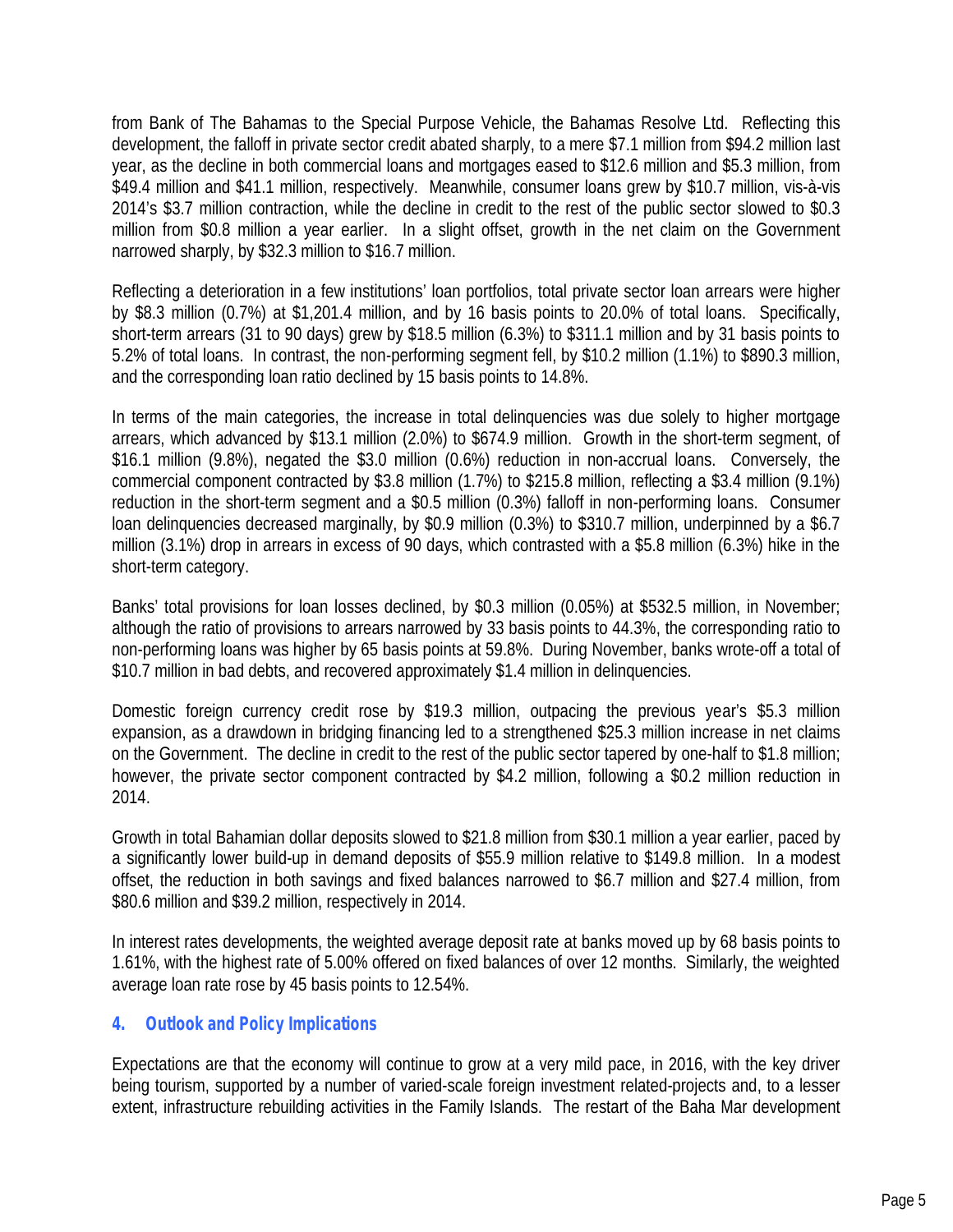could provide some additional uplift to these activities, as well as support improvements in employment. Conditions are also set to benefit from the persistent decline in global oil prices to ten-year lows, which should continue to keep inflationary pressures well contained.

The outlook for the fiscal sector will continue to hinge on the performance of the VAT, as well as ongoing efforts to achieve greater efficiency in revenue administration and to curtail expenditure growth.

In the monetary sector, liquidity is poised to remain at robust levels, over an extended period. As confirmed in the Bank's inaugural lending conditions survey, while commercial banks showed a willingness to lend to credit worthy clients, overall borrowing activity is likely to remain subdued, as consumers remain highly indebted and unemployment levels elevated. Notwithstanding the persistence of high levels of loan arrears, banks are expected to maintain robust capital levels, thereby mitigating financial stability concerns.

On the external account, external reserve rebuilding developments are poised to be moderate, amid the near-term outlook for tourism sector performance—although the decline in oil prices will help to mitigate demands on the overall pool.

Against this backdrop, the Central Bank will continue to monitor domestic and international conditions, to determine whether any policy changes are warranted.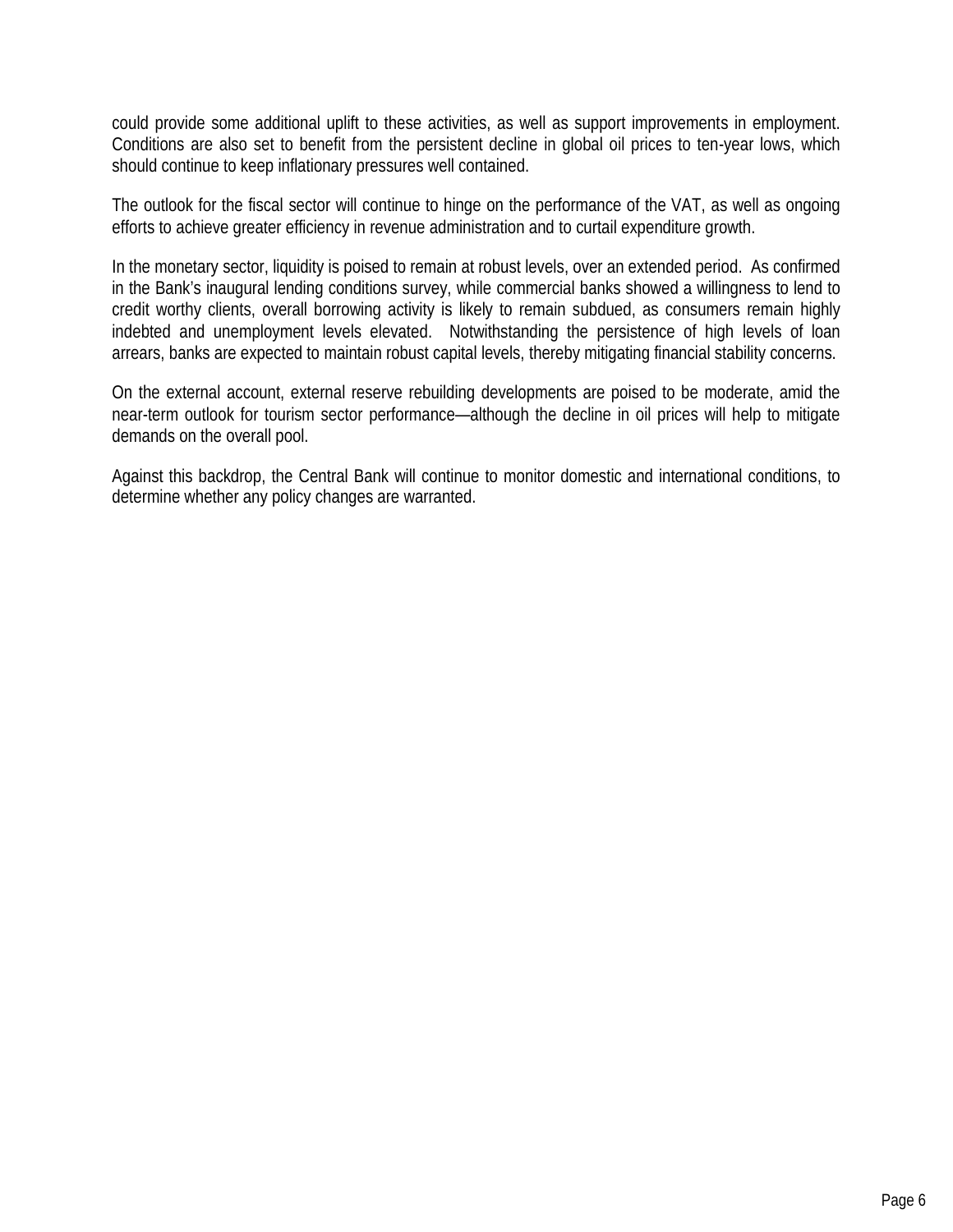# Recent Monetary and Credit Statistics

(B\$ Millions)

|                                                                  |                    |                      |                 | <b>NOVEMBER</b>             |                      |                             |
|------------------------------------------------------------------|--------------------|----------------------|-----------------|-----------------------------|----------------------|-----------------------------|
|                                                                  |                    | <b>Value</b>         |                 | Change                      | <b>Change YTD</b>    |                             |
|                                                                  | 2014               | 2015                 | 2014            | 2015                        | 2014                 | 2015                        |
| <b>1.0 LIQUIDITY &amp; FOREIGN ASSETS</b><br>1.1 Excess Reserves | 501.72             | 486.04               | 26.16           | 62.87                       | 100.01               | $-7.23$                     |
| 1.2 Excess Liquid Assets                                         | 1,127.99           | 1,339.52             | $-8.97$         | 48.42                       | 43.09                | 197.63                      |
| 1.3 External Reserves                                            | 744.18             | 803.68               | $-24.16$        | 28.90                       | 4.41                 | 16.92                       |
| 1.4 Bank's Net Foreign Assets                                    | $-493.50$          | $-448.10$            | 8.82            | $-19.18$                    | 193.51               | $-14.12$                    |
| 1.5 Usable Reserves                                              | 241.74             | 307.56               | $-36.45$        | 2.42                        | $-4.61$              | 47.44                       |
| <b>2.0 DOMESTIC CREDIT</b>                                       |                    |                      |                 |                             |                      |                             |
| 2.1 Private Sector                                               | 6,376.02           | 6,289.33             | $-94.41$        | $-11.30$                    | $-153.18$            | $-63.63$                    |
| a. B\$ Credit                                                    | 6,033.64           | 6,005.25             | $-94.18$        | $-7.09$                     | $-110.98$            | $-24.60$                    |
| of which: Consumer Credit                                        | 2,139.71           | 2,178.96             | $-3.74$         | 10.71                       | 27.74                | 28.30                       |
| Mortgages                                                        | 3,107.40           | 3,072.98             | $-41.08$        | $-5.26$                     | $-43.52$             | $-26.08$                    |
| Commercial and Other Loans B\$                                   | 786.53             | 753.31               | $-49.36$        | $-12.55$                    | $-95.20$             | $-26.82$                    |
| b. F/C Credit                                                    | 342.38             | 284.08               | $-0.23$         | $-4.20$                     | $-42.19$             | $-39.03$                    |
| of which: Mortgages<br>Commercial and Other Loans F/C            | 123.20<br>219.17   | 84.79<br>199.29      | $-1.50$<br>1.27 | $-3.21$<br>$-0.99$          | $-19.04$<br>$-23.15$ | $-17.43$<br>$-21.60$        |
| 2.2 Central Government (net)                                     | 2,132.98           | 2,235.10             | 58.18           | 41.95                       | 171.53               | 203.83                      |
| a. B\$ Loans & Securities                                        | 2,344.80           | 2,452.95             | 96.80           | $-17.15$                    | 320.63               | 179.97                      |
| Less Deposits                                                    | 209.88             | 252.24               | 47.77           | $-33.84$                    | 23.84                | 17.69                       |
| b. F/C Loans & Securities                                        | 0.00               | 36.62                | 0.00            | 23.37                       | $-125.00$            | 36.62                       |
| Less Deposits                                                    | 1.94               | 2.23                 | $-9.15$         | $-1.89$                     | 0.26                 | $-4.94$                     |
| 2.3 Rest of Public Sector                                        | 369.29             | 333.23               | $-4.44$         | $-2.08$                     | $-31.10$             | 12.45                       |
| a. B\$ Credit                                                    | 96.62              | 97.61                | $-0.83$         | $-0.29$                     | $-29.96$             | 0.39                        |
| b. F/C Credit                                                    | 272.68             | 235.62               | $-3.61$         | $-1.79$                     | $-1.14$              | 12.07                       |
| 2.4 Total Domestic Credit                                        | 8,878.38           | 8,857.70             | $-40.64$        | 28.61                       | $-13.86$             | 152.66                      |
| a. B\$ Domestic Credit<br>b. F/C Domestic Credit                 | 8,265.18<br>613.20 | 8,303.58             | $-45.97$        | 9.31                        | 155.85               | 138.07                      |
|                                                                  |                    | 554.12               | 5.33            | 19.30                       | $-169.71$            | 14.59                       |
| <b>3.0 DEPOSIT BASE</b>                                          |                    |                      |                 |                             |                      |                             |
| 3.1 Demand Deposits                                              | 1,724.59           | 1,881.50             | 149.81          | 55.86                       | 289.87               | 102.63                      |
| a. Central Bank                                                  | 5.40               | 14.47                | $-4.11$         | 0.43                        | $-3.01$              | $-9.10$                     |
| b. Banks                                                         | 1,719.19           | 1,867.03             | 153.92          | 55.43                       | 292.88               | 111.73                      |
| 3.2 Savings Deposits                                             | 1,099.90           | 1,142.33             | $-80.57$        | $-6.65$                     | $-11.38$             | 74.51                       |
| 3.3 Fixed Deposits                                               | 3,221.80           | 3,029.11             | $-39.18$        | $-27.44$                    | $-96.98$             | $-109.97$                   |
| 3.4 Total B\$ Deposits                                           | 6,046.29<br>261.71 | 6,052.94<br>256.97   | 30.06<br>8.12   | 21.78<br>9.04               | 181.51<br>10.73      | 67.17<br>14.92              |
| 3.5 F/C Deposits of Residents<br>3.6 M <sub>2</sub>              | 6,260.42           | 6,280.50             | 32.63           | 30.20                       | 182.75               | 63.31                       |
| 3.7 External Reserves/M2 (%)                                     | 11.89              | 12.80                | $-0.45$         | 0.40                        | $-0.28$              | 0.14                        |
| 3.8 Reserves/Base Money (%)                                      | 76.58              | 82.55                | $-4.84$         | $-3.15$                     | $-3.41$              | 2.35                        |
| 3.9 External Reserves/Demand Liabilites (%)                      | 74.06              | 81.00                | $-4.32$         | $-1.49$                     | $-0.91$              | 6.30                        |
|                                                                  | 2014               | <b>Value</b><br>2015 | 2014            | <b>Year to Date</b><br>2015 | <b>Month</b>         | <b>Change</b><br><b>YTD</b> |
| <b>4.0 FOREIGN EXCHANGE TRANSACTIONS</b>                         |                    |                      |                 |                             |                      |                             |
| 4.1 Central Bank Net Purchase/(Sale)                             | $-25.36$           | 27.78                | $-4.82$         | 5.37                        | 53.14                | 10.20                       |
| a. Net Purchase/(Sale) from/to Banks                             | 20.00              | 30.54                | 199.45          | 273.80                      | 10.54                | 74.35                       |
| i. Sales to Banks                                                | 3.00               | 3.20                 | 221.10          | 170.50                      | 0.20                 | $-50.60$                    |
| ii. Purchases from Banks                                         | 23.00              | 33.74                | 420.56          | 444.30                      | 10.74                | 23.75                       |
| b. Net Purchase/(Sale) from/to Others                            | $-45.36$           | $-2.76$              | $-204.28$       | $-268.43$                   | 42.60                | $-64.15$                    |
| i. Sales to Others                                               | 70.60              | 49.41                | 808.31          | 636.81                      | $-21.19$             | $-171.50$                   |
| ii. Purchases from Others                                        | 25.24              | 46.65                | 604.03          | 368.37                      | 21.41                | $-235.66$                   |
| 4.2 Banks Net Purchase/(Sale)                                    | 28.17              | 44.68                | 215.58          | 263.97                      | 16.52                | 48.39                       |
| a. Sales to Customers                                            | 296.13             | 398.80               | 3,414.49        | 3,749.22                    | 102.67               | 334.73                      |
| b. Purchases from Customers                                      | 324.30             | 443.49               | 3,630.07        | 4,013.19                    | 119.19               | 383.12                      |
| 4.3 B\$ Position (change)<br><b>5.0 EXCHANGE CONTROL SALES</b>   | $-21.74$           | $-15.49$             |                 |                             |                      |                             |
| 5.1 Current Items                                                | <b>ND</b>          | <b>ND</b>            | <b>ND</b>       | <b>ND</b>                   | <b>ND</b>            | <b>ND</b>                   |
| of which Public Sector                                           | <b>ND</b>          | <b>ND</b>            | <b>ND</b>       | <b>ND</b>                   | <b>ND</b>            | <b>ND</b>                   |
| a. Nonoil Imports                                                | <b>ND</b>          | <b>ND</b>            | <b>ND</b>       | <b>ND</b>                   | <b>ND</b>            | <b>ND</b>                   |
| b. Oil Imports                                                   | <b>ND</b>          | <b>ND</b>            | <b>ND</b>       | <b>ND</b>                   | <b>ND</b>            | <b>ND</b>                   |
| c. Travel                                                        | <b>ND</b>          | <b>ND</b>            | <b>ND</b>       | <b>ND</b>                   | <b>ND</b>            | <b>ND</b>                   |
| d. Factor Income                                                 | <b>ND</b>          | <b>ND</b>            | <b>ND</b>       | <b>ND</b>                   | <b>ND</b>            | <b>ND</b>                   |
| e. Transfers                                                     | <b>ND</b>          | <b>ND</b>            | <b>ND</b>       | <b>ND</b>                   | <b>ND</b>            | <b>ND</b>                   |
| f. Other Current Items                                           | <b>ND</b>          | <b>ND</b>            | <b>ND</b>       | <b>ND</b>                   | <b>ND</b>            | <b>ND</b>                   |
| 5.2 Capital Items                                                | <b>ND</b>          | <b>ND</b>            | <b>ND</b>       | <b>ND</b>                   | <b>ND</b>            | <b>ND</b>                   |
| of which Public Sector                                           | <b>ND</b>          | <b>ND</b>            | <b>ND</b>       | <b>ND</b>                   | <b>ND</b>            | <b>ND</b>                   |
| <b>5.3 Bank Remittances</b>                                      | <b>ND</b>          | <b>ND</b>            | <b>ND</b>       | <b>ND</b>                   | <b>ND</b>            | <b>ND</b>                   |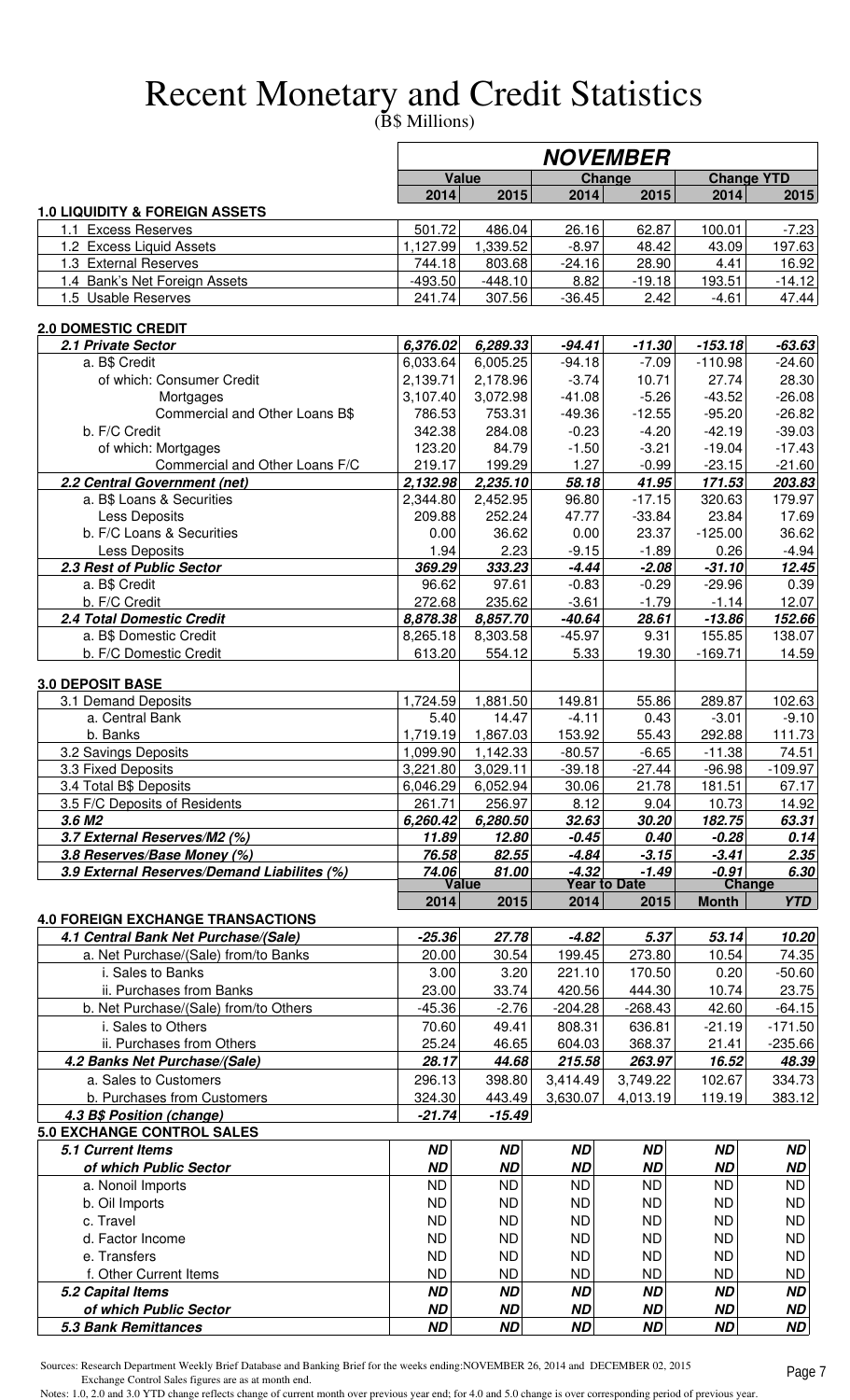#### SELECTED MONEY AND CREDIT INDICATORS (B\$ Millions)

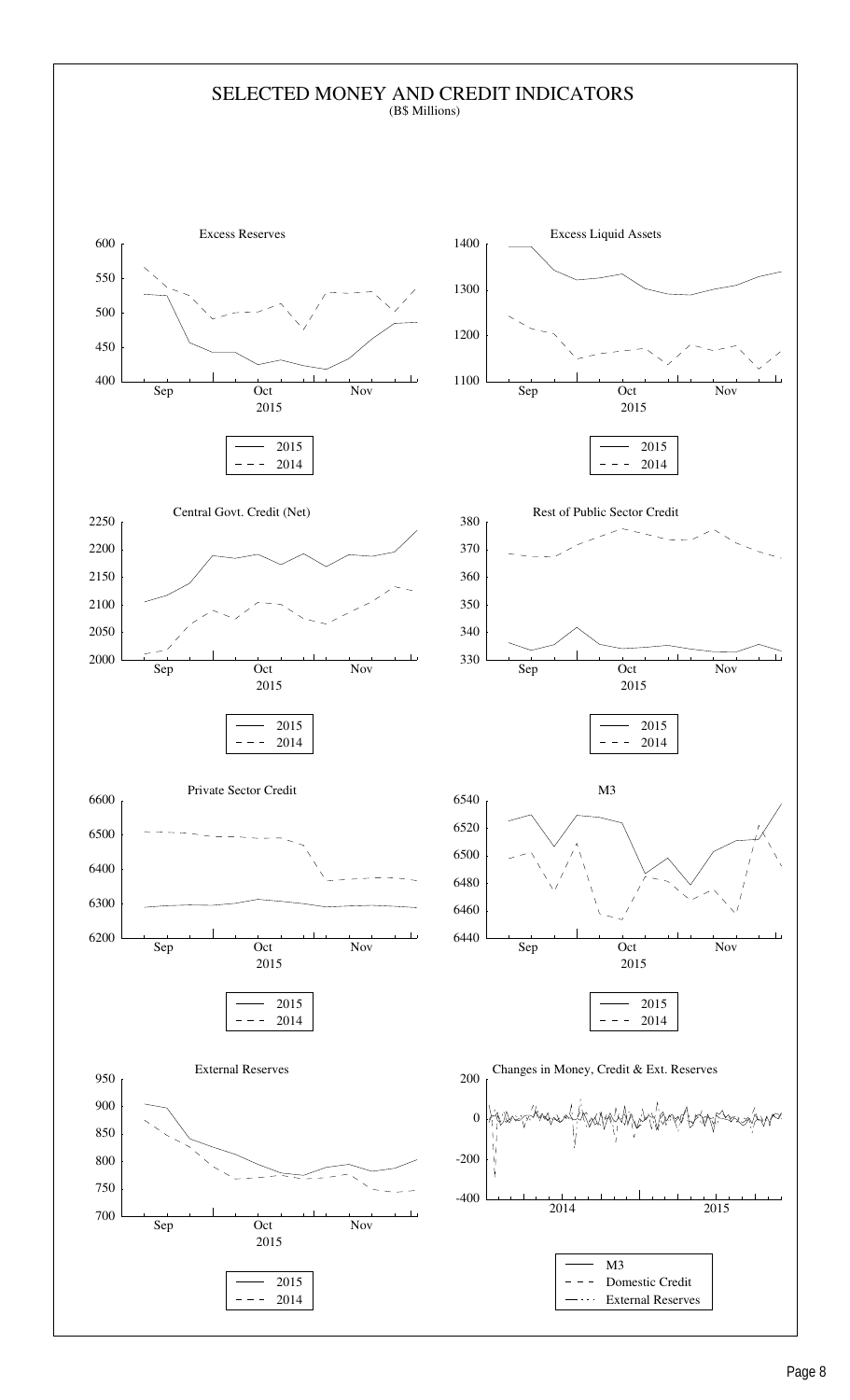|                      | <b>Real GDP</b> |               |      | <b>Inflation Rate</b> |      | <b>Unemployment</b> |
|----------------------|-----------------|---------------|------|-----------------------|------|---------------------|
|                      | 2014            | 2015          | 2014 | 2015                  | 2014 | 2015                |
| Bahamas              | 1.0             | 1.2           | 1.2  | 1.7                   | 15.7 | 12.0                |
| <b>United States</b> | 2.4             | 2.6           | 1.6  | 0.1                   | 6.2  | 5.3                 |
| Euro-Area            | 0.9             | 1.5           | 0.4  | $0.2^{\circ}$         | 11.6 | 11.0                |
| Germany              | 1.6             | 1.5           | 0.8  | 0.2                   | 5.0  | 4.7                 |
| Japan                | $-0.1$          | $0.6^{\circ}$ | 2.7  | 0.7                   | 3.6  | 3.5                 |
| China                | 7.3             | 6.8           | 2.0  | 1.5                   | 4.1  | 4.1                 |
| United Kingdom       | 3.0             | 2.5           | 1.5  | 0.1                   | 6.2  | 5.6                 |
| Canada               | 2.4             | 1.0           | 1.9  | 1.0                   | 6.9  | 6.8                 |

# **Selected International Statistics**

| With effect      | <b>CBOB</b>         | ECB (EU)                   | <b>Federal Reserve (US)</b>             |                                       | <b>Bank of</b><br><b>England</b> |
|------------------|---------------------|----------------------------|-----------------------------------------|---------------------------------------|----------------------------------|
| from             | <b>Bank</b><br>Rate | <b>Refinancing</b><br>Rate | <b>Primary</b><br><b>Credit</b><br>Rate | <b>Target</b><br><b>Funds</b><br>Rate | <b>Repo Rate</b>                 |
| November 2013    | 4.50                | 0.25                       | 0.75                                    | $0 - 0.25$                            | 0.50                             |
| December 2013    | 4.50                | 0.25                       | 0.75                                    | $0 - 0.25$                            | 0.50                             |
| January 2014     | 4.50                | 0.25                       | 0.75                                    | $0 - 0.25$                            | 0.50                             |
| February 2014    | 4.50                | 0.25                       | 0.75                                    | $0 - 0.25$                            | 0.50                             |
| March 2014       | 4.50                | 0.25                       | 0.75                                    | $0 - 0.25$                            | 0.50                             |
| April 2014       | 4.50                | 0.25                       | 0.75                                    | $0 - 0.25$                            | 0.50                             |
| May 2014         | 4.50                | 0.25                       | 0.75                                    | $0 - 0.25$                            | 0.50                             |
| June 2014        | 4.50                | 0.15                       | 0.75                                    | $0 - 0.25$                            | 0.50                             |
| <b>July 2014</b> | 4.50                | 0.15                       | 0.75                                    | $0 - 0.25$                            | 0.50                             |
| August 2014      | 4.50                | 0.15                       | 0.75                                    | $0 - 0.25$                            | 0.50                             |
| September 2014   | 4.50                | 0.05                       | 0.75                                    | $0 - 0.25$                            | 0.50                             |
| October 2014     | 4.50                | 0.05                       | 0.75                                    | $0 - 0.25$                            | 0.50                             |
| November 2014    | 4.50                | 0.05                       | 0.75                                    | $0 - 0.25$                            | 0.50                             |
| December 2014    | 4.50                | 0.05                       | 0.75                                    | $0 - 0.25$                            | 0.50                             |
| January 2015     | 4.50                | 0.05                       | 0.75                                    | $0 - 0.25$                            | 0.50                             |
| February 2015    | 4.50                | 0.05                       | 0.75                                    | $0 - 0.25$                            | 0.50                             |
| March 2015       | 4.50                | 0.05                       | 0.75                                    | $0 - 0.25$                            | 0.50                             |
| April 2015       | 4.50                | 0.05                       | 0.75                                    | $0 - 0.25$                            | 0.50                             |
| May 2015         | 4.50                | 0.05                       | 0.75                                    | $0 - 0.25$                            | 0.50                             |
| June 2015        | 4.50                | 0.05                       | 0.75                                    | $0 - 0.25$                            | 0.50                             |
| <b>July 2015</b> | 4.50                | 0.05                       | 0.75                                    | $0 - 0.25$                            | 0.50                             |
| August 2015      | 4.50                | 0.05                       | 0.75                                    | $0 - 0.25$                            | 0.50                             |
| September 2015   | 4.50                | 0.05                       | 0.75                                    | $0 - 0.25$                            | 0.50                             |
| October 2015     | 4.50                | 0.05                       | 0.75                                    | $0 - 0.25$                            | 0.50                             |
| November 2015    | 4.50                | 0.05                       | 0.75                                    | $0 - 0.25$                            | 0.50                             |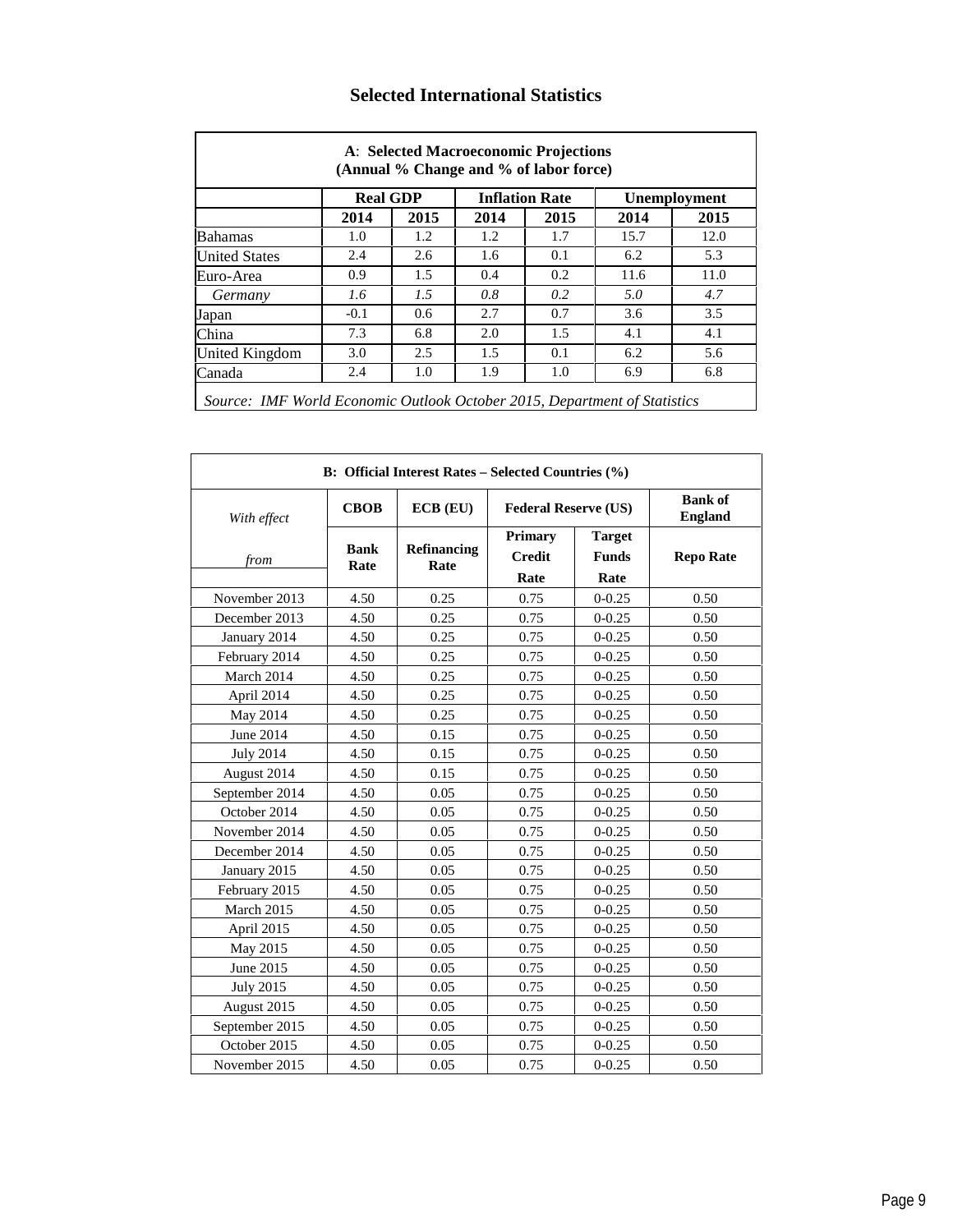## **Selected International Statistics**

|                                           |          |               | C. Selected Currencies<br>(Per United States Dollars) |                          |                        |                            |
|-------------------------------------------|----------|---------------|-------------------------------------------------------|--------------------------|------------------------|----------------------------|
| <b>Currency</b>                           | $Nov-14$ | <b>Oct-15</b> | $Nov-15$                                              | Mthly %<br><b>Change</b> | YTD %<br><b>Change</b> | $12-Mth%$<br><b>Change</b> |
| Euro                                      | 0.8031   | 0.9085        | 0.9465                                                | 4.18                     | 14.51                  | 17.86                      |
| Yen                                       | 118.63   | 120.62        | 123.10                                                | 2.06                     | 2.86                   | 3.77                       |
| Pound                                     | 0.6392   | 0.6481        | 0.6642                                                | 2.48                     | 3.47                   | 3.91                       |
| Canadian \$                               | 1.1415   | 1.3080        | 1.3362                                                | 2.16                     | 15.00                  | 17.06                      |
| Swiss Franc                               | 0.9653   | 0.9879        | 1.0290                                                | 4.16                     | 3.48                   | 6.60                       |
| Renminbi                                  | 6.1431   | 6.3161        | 6.3975                                                | 1.29                     | 3.10                   | 4.14                       |
| Source: Bloomberg as of November 30, 2015 |          |               |                                                       |                          |                        |                            |

|                  |                                           | D. Selected Commodity Prices (\$) |                         |                             |                        |
|------------------|-------------------------------------------|-----------------------------------|-------------------------|-----------------------------|------------------------|
| <b>Commodity</b> | <b>November</b><br>2014                   | <b>October</b><br>2015            | <b>November</b><br>2015 | Mthly $\%$<br><b>Change</b> | YTD %<br><b>Change</b> |
| Gold / Ounce     | 1167.41                                   | 1142.16                           | 1064.77                 | $-6.78$                     | $-10.10$               |
| Silver / Ounce   | 15.46                                     | 15.55                             | 14.09                   | $-9.41$                     | $-10.34$               |
| Oil / Barrel     | 74.40                                     | 48.39                             | 44.69                   | $-7.65$                     | $-22.05$               |
|                  | Source: Bloomberg as of November 30, 2015 |                                   |                         |                             |                        |

|             | <b>BISX</b> | <b>DJIA</b> | S&P<br>500 | <b>FTSE 100</b> | CAC40 | <b>DAX</b> | Nikkei<br>225 | SЕ    |
|-------------|-------------|-------------|------------|-----------------|-------|------------|---------------|-------|
| 1 month     | $-0.34$     | 0.32        | 0.05       | $-0.08$         | 1.22  | 4.90       | 3.48          | 1.86  |
| 3 month     | 1.79        | 7.21        | 5.49       | 1.73            | 6.55  | 10.94      | 4.54          | 7.47  |
| <b>YTD</b>  | 9.57        | $-0.58$     | 1.04       | $-3.20$         | 16.03 | 16.08      | 13.16         | 6.51  |
| $12$ -month | 11.68       | $-0.61$     | 0.62       | $-5.45$         | 12.92 | 14.04      | 13.10         | 28.42 |

|                         | <b>USD</b> | <b>GBP</b> | EUR     |
|-------------------------|------------|------------|---------|
| $\mathbf{0}/\mathbf{n}$ | 0.20       | 0.38       | $-0.20$ |
| 1 Month                 | 0.85       | 0.50       | $-0.17$ |
| 3 Month                 | 0.94       | 0.58       | $-0.08$ |
| 6 Month                 | 1.14       | 0.92       | $-0.05$ |
| 9 Month                 | 1.21       | 0.88       | $-0.02$ |
| 1 year                  | 1.39       | 1.04       | 0.05    |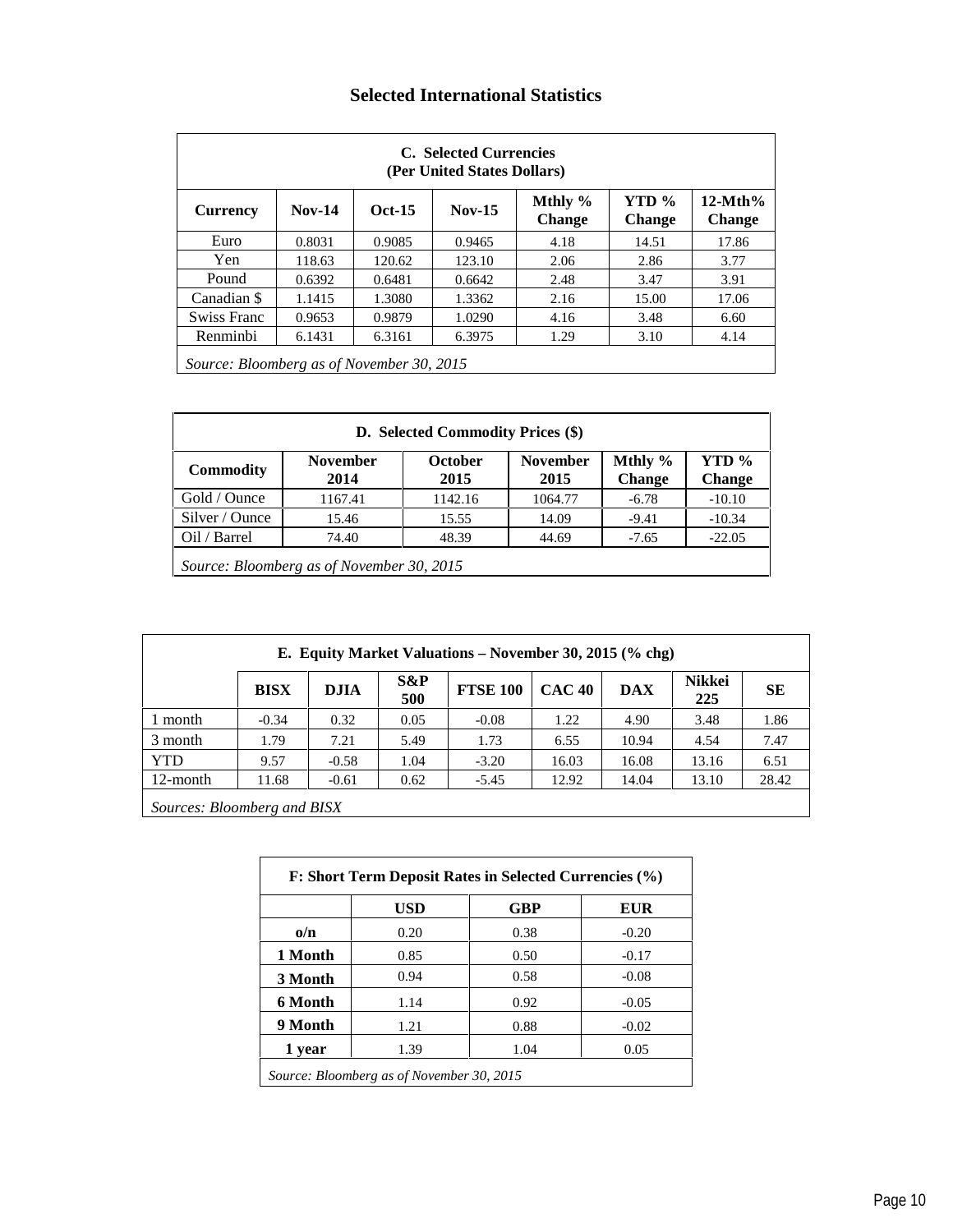SUMMARY ACCOUNTS OF THE CENTRAL BANK **SUMMARY ACCOUNTS OF THE CENTRAL BANK**

(B\$ Millions) **(B\$ Millions)**

|                                                  |           |           |                | VALUE          |           |           |           |           |           |          |          |                |            | CHANGE   |          |          |          |          |
|--------------------------------------------------|-----------|-----------|----------------|----------------|-----------|-----------|-----------|-----------|-----------|----------|----------|----------------|------------|----------|----------|----------|----------|----------|
|                                                  | Sep. 30   | Oct. 07   | <b>Oct.</b> 14 | <b>Oct. 21</b> | Oct. 28   | Nov. 04   | Nov. 11   | Nov. 18   | Nov. 25   | Sep. 30  | Oct.07   | <b>Oct. 14</b> | $0$ ct. 21 | Oct. 28  | Nov. 04  | Nov. 11  | Nov. 18  | Nov. 25  |
|                                                  |           |           |                |                |           |           |           |           |           |          |          |                |            |          |          |          |          |          |
| cternal Resrves<br>叼                             | 826.71    | 813.19    | 794.75         | 779.49         | 774.78    | 789.61    | 795.26    | 782.40    | 787.51    | $-14.77$ | $-13.51$ | $-18.44$       | $-15.26$   | $-4.71$  | 14.83    | 5.66     | $-12.87$ | 5.11     |
| II. Net Domestic Assets $(A + B + C + D)$        | 103.33    | 105.49    | 103.09         | 123.87         | 129.26    | 110.77    | 113.92    | 160.65    | 177.33    | 17.16    | 2.17     | $-2.40$        | 20.78      | 5.39     | $-18.49$ | 3.14     | 46.74    | 16.68    |
| Net Credit to $Gov^{\prime}t(i + ii + iii - iv)$ | 431.41    | 430.64    | 427.68         | 438.77         | 451.06    | 442.19    | 452.46    | 468.28    | 490.10    | 34.79    | $-0.77$  | $-2.96$        | 11.09      | 12.29    | $-8.87$  | 10.27    | 15.82    | 21.82    |
| i) Advances                                      | 134.66    | 134.66    | 134.66         | 134.66         | 134.66    | 134.66    | 134.66    | 134.66    | 134.66    | 0.00     | 0.00     | 0.00           | 0.00       | 0.00     | 0.00     | 0.00     | 0.00     | 0.00     |
| i) Registered Stock                              | 263.32    | 263.25    | 263.23         | 262.58         | 261.34    | 261.02    | 260.84    | 260.63    | 260.61    | $-0.36$  | $-0.07$  | $-0.02$        | $-0.65$    | $-1.24$  | $-0.32$  | $-0.18$  | $-0.21$  | $-0.01$  |
| i) Treasury Bills                                | 54.61     | 54.61     | 54.61          | 74.59          | 74.59     | 76.42     | 76.42     | 91.40     | 101.36    | 24.97    | 0.00     | 0.00           | 19.98      | 0.00     | 1.83     | $-0.00$  | 14.98    | 9.96     |
| iv) Deposits                                     | 21.19     | 21.88     | 24.82          | 33.06          | 19.53     | 29.90     | 19.46     | 18.41     | 6.54      | $-10.18$ | 0.70     | 2.94           | 8.23       | $-13.53$ | 10.37    | $-10.44$ | $-1.05$  | $-11.87$ |
|                                                  |           |           |                |                |           |           |           |           |           |          |          |                |            |          |          |          |          |          |
| Rest of Public Sector (Net) (i + ii - iii)<br>B. | $-14.54$  | $-14.22$  | $-28.06$       | $-2.78$        | $-10.14$  | $-20.89$  | $-27.75$  | $-3.08$   | $-2.63$   | $-2.72$  | 0.31     | $-13.83$       | 25.28      | $-7.36$  | $-10.75$ | $-6.86$  | 24.67    | 0.45     |
| i) BDB Loans                                     | 3.90      | 3.90      | 3.90           | 3.90           | 3.90      | 3.90      | 3.90      | 3.83      | 3.70      | 0.00     | 0.00     | 0.00           | 0.00       | 0.00     | 0.00     | 0.00     | $-0.07$  | $-0.13$  |
| i) BMC Bonds                                     | 0.00      | 0.00      | 0.00           | 0.00           | 0.00      | 0.00      | 0.00      | 0.00      | 0.00      | 0.00     | 0.00     | 0.00           | 0.00       | 0.00     | 0.00     | 0.00     | 0.00     | 0.00     |
| i) Deposits                                      | 18.44     | 18.12     | 31.96          | 6.68           | 14.04     | 24.79     | 31.65     | 6.90      | 6.33      | 2.72     | $-0.31$  | 13.83          | $-25.28$   | 7.36     | 10.75    | 6.86     | $-24.74$ | $-0.58$  |
|                                                  |           |           |                |                |           |           |           |           |           |          |          |                |            |          |          |          |          |          |
| <b>Loans to/Deposits with Banks</b><br>ئ         | 0.00      | 0.00      | 0.00           | 0.00           | 0.00      | 0.00      | 0.00      | 0.00      | 0.00      | 0.00     | 0.00     | 0.00           | 0.00       | 0.00     | 0.00     | 0.00     | 0.00     | 0.00     |
|                                                  |           |           |                |                |           |           |           |           |           |          |          |                |            |          |          |          |          |          |
| Other Items (Net)*                               | $-313.55$ | $-310.92$ | $-296.53$      | $-312.12$      | $-311.66$ | $-310.53$ | $-310.80$ | $-304.55$ | $-310.14$ | $-14.91$ | 2.63     | 14.39          | $-15.58$   | 0.46     | 1.12     | $-0.27$  | 6.25     | $-5.59$  |
|                                                  |           |           |                |                |           |           |           |           |           |          |          |                |            |          |          |          |          |          |
| onetary Base<br>M. M                             | 930.03    | 918.69    | 897.84         | 903.36         | 904.04    | 900.38    | 909.18    | 943.05    | 964.84    | 2.39     | $-11.35$ | $-20.84$       | 5.52       | 0.68     | $-3.66$  | 8.80     | 33.87    | 21.79    |
| Currency in Circulation<br>$\dot{\mathcal{A}}$   | 334.47    | 340.24    | 336.94         | 333.73         | 337.13    | 337.93    | 333.55    | 341.02    | 343.74    | 5.83     | 5.77     | $-3.30$        | $-3.21$    | 3.40     | 0.79     | $-4.38$  | 7.47     | 2.71     |
| Bank Balances with CBOB<br>$\dot{a}$             | 595.56    | 578.45    | 560.90         | 569.64         | 566.91    | 562.46    | 575.63    | 602.03    | 621.10    | $-3.44$  | $-17.11$ | $-17.54$       | 8.73       | $-2.73$  | $-4.45$  | 13.18    | 26.39    | 19.08    |
|                                                  |           |           |                |                |           |           |           |           |           |          |          |                |            |          |          |          |          |          |

\* Includes capital, provisions and surplus account, fixed and other assets, and other demand liabilities of Bank \* Includes capital, provisions and surplus account, fixed and other assets, and other demand liabilities of Bank